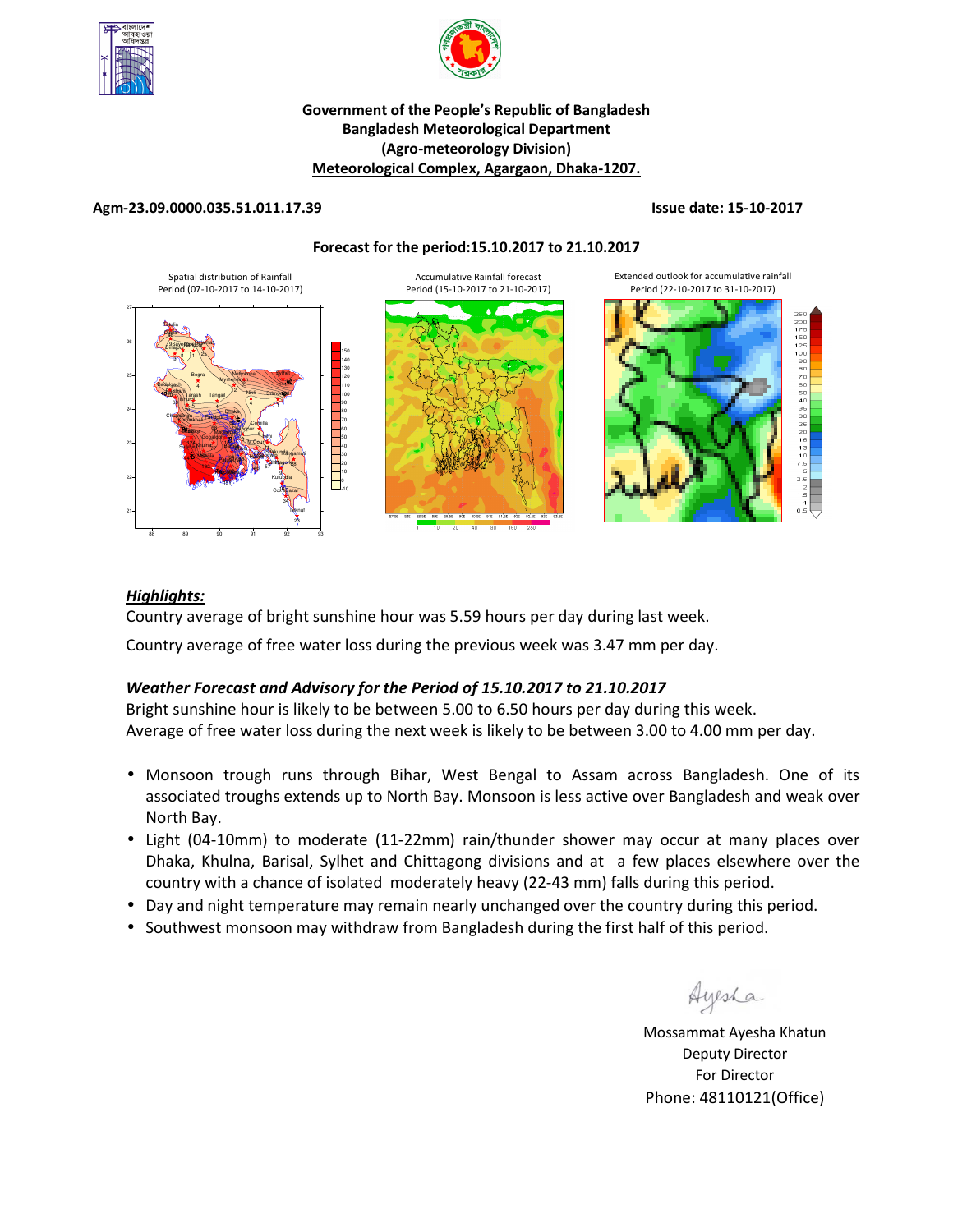### *Short Weather description; Period: 08.10.2017 to 14.10.2017*

|  | <b>Maximum And Minimum Temperature (Range and Extreme)</b> |
|--|------------------------------------------------------------|
|--|------------------------------------------------------------|

| <b>Divisions</b> |                              |  | Maximum                 |              | Highest maximum               |                     |              |                   |                | Minimum                 | Lowest minimum       |                      |  |
|------------------|------------------------------|--|-------------------------|--------------|-------------------------------|---------------------|--------------|-------------------|----------------|-------------------------|----------------------|----------------------|--|
|                  | temperature                  |  |                         |              | temperature in <sup>o</sup> C |                     |              | temperature       |                |                         | temperature in $^0C$ |                      |  |
|                  |                              |  | range in <sup>o</sup> C |              |                               |                     |              |                   |                | Range in <sup>O</sup> C |                      |                      |  |
| <b>Dhaka</b>     | 27.7                         |  | $-36.0\degree$ C        |              | Gopalgonj                     | 36.0                |              | $^{\circ}$ C 24.0 | ٠              | 27.5 $^{\circ}$ C       | Gopalgoni            | $^{\circ}$ c<br>24.0 |  |
| Mymensingh       | 31.5                         |  | $-34.5\degree$ C        |              | Mymensingh                    | 34.5                | $^{\circ}$ c | 23.0              |                | 27.0 $^{\circ}$ C       | Netrokona            | $^{\circ}$ c<br>23.0 |  |
| Chittagong       | $28.1 - 35.0$ <sup>o</sup> C |  |                         |              | Sitakunda+M.Court             | 35.0                |              | $^{\circ}$ C 23.4 | $\blacksquare$ | 27.5 $^{\circ}$ C       | Rangamati            | $^{\circ}$ c<br>23.4 |  |
| Sylhet           | 32.0 - 35.6 $\sqrt[6]{C}$    |  |                         |              | Sylhet                        | $35.6oC$ 24.0       |              |                   | $\blacksquare$ | 26.5 $\degree$ C        | Srimangal            | $^{\circ}$ c<br>24.0 |  |
| Rajshahi         | $27.0 -$                     |  | 35.2 $^{\circ}$ C       |              | <b>Bogra</b>                  | 35.2 $\mathrm{^0C}$ |              | 24.0              |                | 27.3 $^{\circ}$ C       | B. Gachhi            | $24.0\degree$ C      |  |
| Rangpur          | 29.5                         |  | $-34.8$ <sup>O</sup> C  |              | Dinajpur                      | 34.8                | $^0$ C       | 22.6              | $\overline{a}$ | 26.8 $^{\circ}$ C       | Dimla                | $^{\circ}$ c<br>22.6 |  |
| Khulna           | $25.8 - 35.6 \text{ °C}$     |  |                         |              | <b>Jessore</b>                | 35.6                | °c           | 24.0              | $\overline{a}$ | 26.5 $^{\circ}$ C       | Satkhira             | $^{\circ}$ c<br>24.0 |  |
| <b>Barisal</b>   | 26.5                         |  | $-35.0$                 | $^{\circ}$ c | <b>Bhola</b>                  | 35.0                | $^{\circ}$ c | 24.2              |                | 26.5 °C                 | <b>Bhola</b>         | $^{\circ}$ c<br>24.2 |  |

*:Rainfall analysis and average temperature:-*

|                                 | Name of the     |                                |                       |                            |                        |                        |                         |                                                 |                                             |                                  |                                       |
|---------------------------------|-----------------|--------------------------------|-----------------------|----------------------------|------------------------|------------------------|-------------------------|-------------------------------------------------|---------------------------------------------|----------------------------------|---------------------------------------|
| Name of the<br><b>Divisions</b> | <b>Stations</b> | Total<br>Rainfall<br>in $(mm)$ | Rainfall<br>in $(mm)$ | Normal Deviation<br>in $%$ | Total<br>Rainy<br>days | Average<br>Max<br>in % | Average<br>M in<br>in % | Average<br>Max.<br>Humidity Humidity temp in °C | Average<br>Normal<br>M ax.<br>temp in<br>°C | Average<br>Min.<br>temp in<br>۰c | Average<br>Normal<br>M in.<br>temp in |
| Dhaka                           | Dhaka           | 062                            | 37                    | 68                         | 03                     | 092                    | 059                     | 33.2                                            | 32.0                                        | 26.5                             | 24.7                                  |
|                                 | Faridpur        | 068                            | 43                    | 58                         | 03                     | 097                    | 068                     | 32.1                                            | 32.0                                        | 25.7                             | 24.9                                  |
|                                 | Madaripur       | 115                            | 41                    | 180                        | 02                     | $\star\star$           | $\star\star$            | $\star\star$                                    | 32.6                                        | **                               | 24.5                                  |
|                                 | Nikli           | 004                            | **                    | ***                        | 03                     | 092                    | 065                     | 33.7                                            | *×                                          | 26.7                             | $\star\star$                          |
|                                 | Tangail         | 004                            | 45                    | $-92$                      | 01                     | 095                    | 060                     | 33.9                                            | 31.7                                        | 25.8                             | 23.8                                  |
|                                 | Gopalgonj       | 077                            | $\overline{\star}$    | $***$                      | 02                     | $\star\star$           | $\star\star$            | $\star\star$                                    | $\star\star$                                | **                               | $\star\star$                          |
| Mymensingh                      | Mymensingh      | 012                            | 48                    | -75                        | 02                     | $\star\star$           | $\star\star$            | $\star\star$                                    | 31.4                                        | **                               | 24.0                                  |
|                                 | Netrokona       | 055                            | **                    | ***                        | 03                     | 096                    | 067                     | 033                                             |                                             | 25.7                             |                                       |
| Chittagong                      | Chittagong      | 009                            | 67                    | $-87$                      | 02                     | $**$                   | $\star\star$            | $\star\star$                                    | 31.9                                        | $\star\star$                     | 24.3                                  |
|                                 | Sitakunda       | 011                            | 97                    | ***                        | 03                     | $^{\star\star}$        | $\star\star$            | $\star\star$                                    | 32.2                                        | $\star\star$                     | 24.2                                  |
|                                 | Rangamati       | 028                            | 45                    | -38                        | 06                     | 097                    | 063                     | 028                                             | 31.5                                        | 24.6                             | 23.7                                  |
|                                 | Cox'sBazar      | 034                            | 69                    | $-51$                      | 04                     | 096                    | 070                     | 32.0                                            | 31.9                                        | 026                              | 24.5                                  |
|                                 | Teknaf          | 023                            | 51                    | $-55$                      | 02                     | $^{\star\star}$        | $\star\star$            | $\star\star$                                    | 31.3                                        | $\star\star$                     | 24.1                                  |
|                                 | Hatiya          | 046                            | 68                    | $-32$                      | 02                     | $\star\star$           | $\star\star$            | $\star\star$                                    | 31.2                                        | $\star\star$                     | 25.1                                  |
|                                 | Sandw ip        | 057                            | 82                    | $-30$                      | 03                     | $\star\star$           | $\star\star$            | $\star\star$                                    | 31.4                                        | $\star\star$                     | 24.7                                  |
|                                 | Kutubdia        | 016                            | 50                    | $-68$                      | 05                     | 094                    | 071                     | 31.7                                            | 31.5                                        | 25.7                             | 25.0                                  |
|                                 | Feni            | 011                            | 88                    | -88                        | 02                     | 095                    | 065                     | 32.8                                            | 31.5                                        | 25.2                             | 23.7                                  |
|                                 | M.Court         | 037                            | 74                    | $-50$                      | 03                     | 096                    | 071                     | 032                                             | 31.3                                        | 25.8                             | 24.5                                  |
|                                 | Chandpur        | 006                            | 42                    | $-86$                      | 02                     | 094                    | 069                     | 32.8                                            | 31.9                                        | 26.0                             | 24.8                                  |
|                                 | Comilla         | 006                            | 57                    | -89                        | 02                     | 096                    | 068                     | 033                                             | 31.9                                        | 026                              | 24.1                                  |
| <b>Sylhet</b>                   | Sylhet          | 111                            | 69                    | 61                         | 04                     | $^{\star\star}$        | $\star\star$            | $\star\star$                                    | 31.6                                        | $\star\star$                     | 23.3                                  |
|                                 | Srimongal       | 001                            | 52                    | $-98$                      | 01                     | 098                    | 057                     | 034                                             | 31.4                                        | 025                              | 22.5                                  |
| Rajshahi                        | Rajshahi        | 063                            | 32                    | 96                         | 02                     | 092                    | 069                     | 32.3                                            | 32.2                                        | 26.0                             | 24.0                                  |
|                                 | Bogra           | 004                            | 37                    | $-89$                      | 02                     | 097                    | 056                     | 033                                             | 32.0                                        | 026                              | 24.2                                  |
|                                 | Ishurdi         | 020                            | 27                    | $-25$                      | 03                     | 098                    | 058                     | 032                                             | 32.1                                        | 026                              | 24.1                                  |
|                                 | Badalgachi      | 020                            | $\star\star$          | ***                        | 02                     | 100                    | 056                     | 32.4                                            | **                                          | 25.5                             | $^{\star\star}$                       |
|                                 | Tarash          | 005                            | $\ddot{x}$            | ***                        | 03                     | 099                    | 055                     | $\star\star$                                    | **                                          | 26.1                             | $**$                                  |
| Rangpur                         | Rangpur         | 001                            | 49                    | -98                        | 02                     | 095                    | 068                     | 033                                             | 30.4                                        | 25.7                             | 23.0                                  |
|                                 | Dinajpur        | 003                            | 35                    | $-91$                      | 04                     | $\star\star$           | $\star\star$            | $\star\star$                                    | 31.1                                        | $\star\star$                     | 23.4                                  |
|                                 | Sayedpur        | 001                            | **                    | $***$                      | 03                     | 095                    | 067                     | 33.4                                            |                                             | 25.2                             | $\star\star$                          |
|                                 | Rajarhat        | 025                            | $\star\star$          | ***                        | 01                     | 096                    | 066                     | 32.6                                            | **                                          | 24.8                             | $^{\star\star}$                       |
|                                 | Tetulia         | 046                            | $\star\star$          | $***$                      | 05                     | 098                    | 065                     | 32.7                                            | $\star\star$                                |                                  | $\star\star$                          |
|                                 | Dimla           | 009                            | **                    | $***$                      | 03                     | 096                    | 065                     | 033                                             |                                             | 25.4                             | $**$                                  |
| Khulna                          | Khulna          | 083                            | 30                    | 177                        | 03                     | $^{\star\star}$        | $\star\star$            | $\star\star$                                    | 32.8                                        | $\star\star$                     | 24.9                                  |
|                                 | Mongla          | 132                            | **                    | ***                        | 05                     | 098                    | 078                     | 30.7                                            | **                                          | 25.3                             | $\star\star$                          |
|                                 | Jessore         | 124                            | 35                    | 254                        | 05                     | 095                    | 067                     | 32.2                                            | 33.0                                        | 25.8                             | 24.1                                  |
|                                 | Chuadanga       | 073                            | 27                    | 170                        | 04                     | 097                    | 072                     | 32.2                                            | 32.8                                        | 25.3                             | 24.5                                  |
|                                 | Satkhira        | 147                            | 41                    | 259                        | 03                     | 098                    | 052                     | 31.6                                            | 32.7                                        | 25.3                             | 24.4                                  |
|                                 | Kumarkhali      | 062                            | **                    | ***                        | 03                     | $**$                   | $\star\star$            | $^{\star\star}$                                 |                                             | **                               |                                       |
| Barisal                         | Barisal         | 094                            | 47                    | 100                        | 02                     | 100                    | 067                     | 32.7                                            | 32.1                                        | 25.4                             | 24.6                                  |
|                                 | Bhola           | 053                            | 52                    | 2                          | 02                     | $^{\star\star}$        | $\star\star$            | $\star\star$                                    | 32.0                                        | ××                               | 24.6                                  |
|                                 | Patuakhali      | 106                            | 56                    | 89                         | 02                     | $\star\star$           | $\star\star$            | $\star\star$                                    | 32.1                                        | $\star\star$                     | 25.1                                  |
|                                 | Khepupara       | 151                            | 72                    | 110                        | 04                     | 098                    | 073                     | 31.4                                            | 31.8                                        | 25.1                             | 25.0                                  |

N.B-.Analyses contained in this bulletin are based on preliminary un-checked data. \*\* Data not received. \*\*\* Data not available.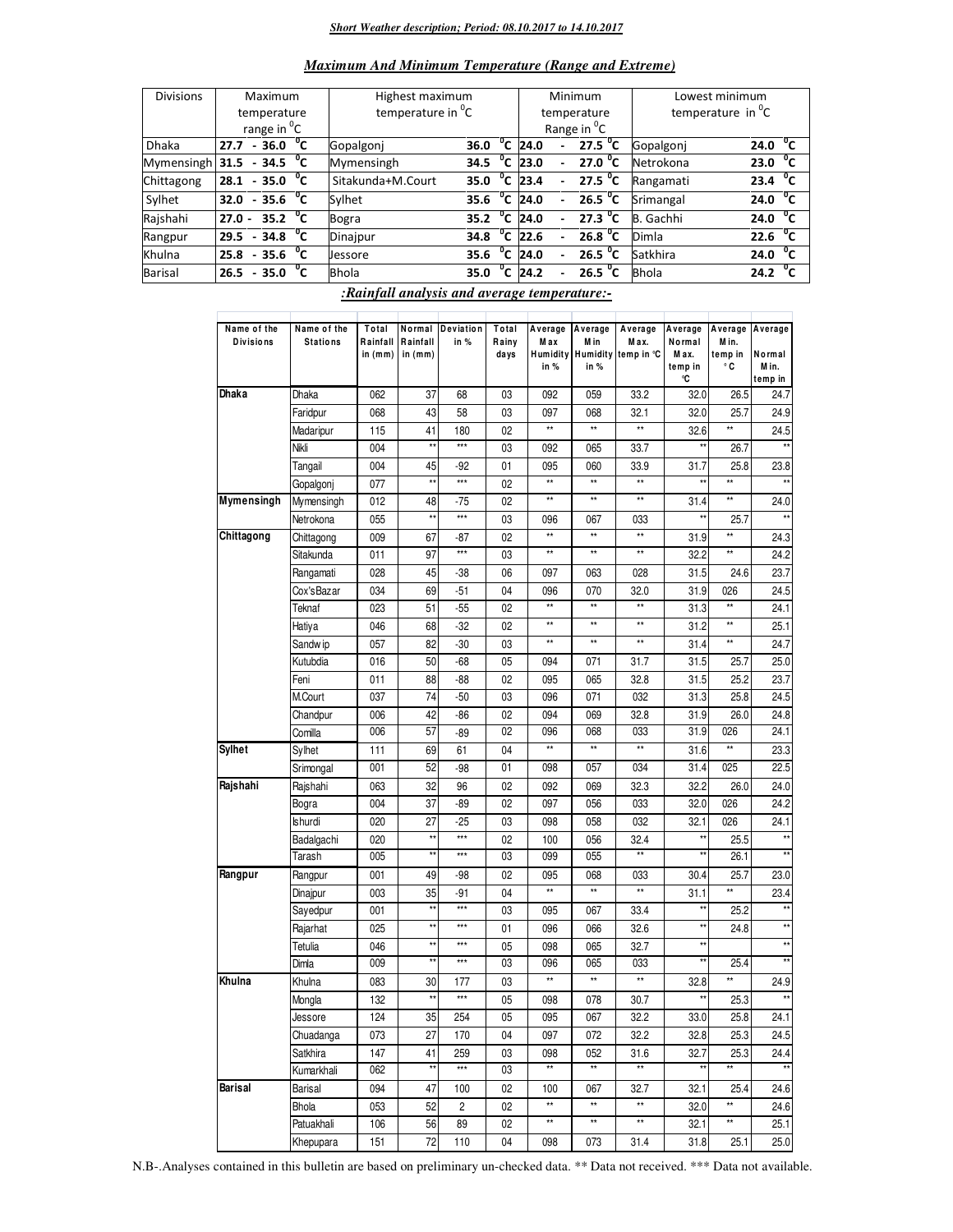

Spatial distribution of Rainfall. Period (08-10-2017 to 14-10-2017)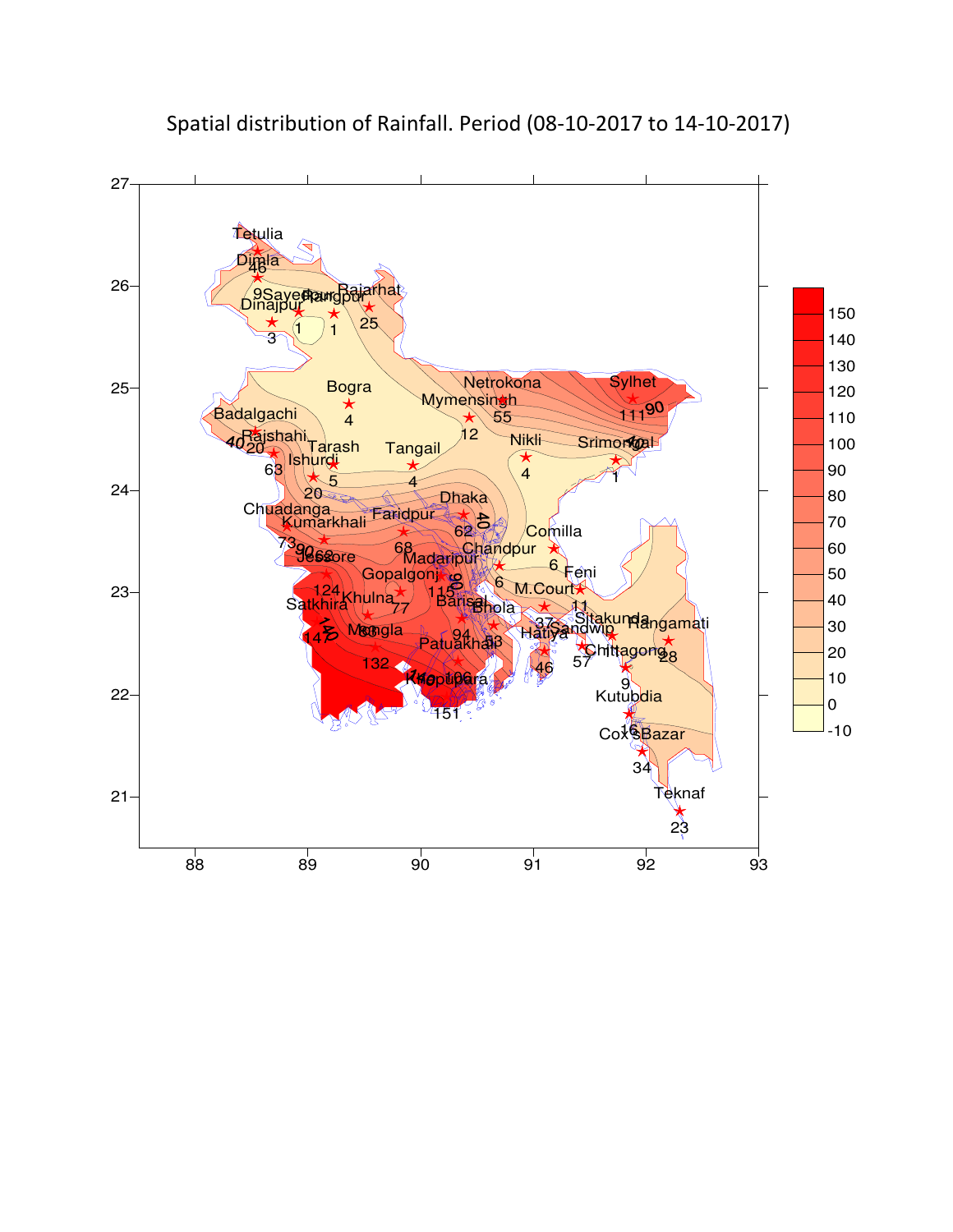



গণপ্রজাতন্ত্রী বাংলাদেশ সরকার বাংলাদেশ আবহাওয়া অধিদপ্তর কষি আবহাওয়া মহাশাখা আবহাওয়া ভবন, আগারগাঁও, ঢাকা-১২০৭।

এজিএম-২৩.০৯.০০০০.০৩৫.৫১.০১১.১৭.৩৯

তারিখ: ১৫-১০-২০১৭ খ্রিঃ

# পূর্বাভাসের সময়কাল: ১৫-১০-২০১৭ থেকে ২১-১০-২০১৭



# প্ৰধান বৈশিষ্ট্য সমূহঃ-

গত সপ্তাহে দেশের দৈনিক উজ্জল সূর্যকিরণ কালের গড় ৫.৫৯ ঘন্টা ছিল । গত সপ্তাহে দেশের দৈনিক বাষ্পীভবনের গড় ৩.৪৭ মিঃ মিঃ ছিল।

# আবহাওয়ার পূর্বাভাসঃ- ১৫-১০-২০১৭ থেকে ২১-১০-২০১৭ ইং পর্যন্ত।

এ সপ্তাহে দৈনিক উজ্জ্বল সূর্য কিরণ কাল ৫.০০থেকে ৬.৫০ ঘন্টার মধ্যে থাকতে পারে ।

আগামী সপ্তাহের বাষ্পীভবনের দৈনিক গড় ৩.০০ মিঃ মিঃ থেকে ৪.০০ মিঃ মিঃ থাকতে পারে।

- মৌসুমী বায়ুর অক্ষ বিহার, পশ্চিমবঙ্গ এবং বাংলাদেশ হয়ে আসাম পর্যন্ত বিস্তৃত। এর একটি বর্ধিতাংশ উত্তর বঙ্গোপসাগর পর্যন্ত অবস্থান করছে। মৌসুমী বায়ু বাংলাদেশের উপর কম সক্রিয় এবং উত্তর বঙ্গোপসাগরে দূর্বল অবস্থায় বিরাজ করছে।
- এ সময়ে ঢাকা, খুলনা, বরিশাল, সিলেট এবং চট্রগ্রাম বিভাগের অনেক স্থানে এবং দেশের অন্যত্র কিছু কিছু স্থানে হাল্কা (০৪- $\bullet$ ১০মিঃমিঃ) থেকে মাঝারী (১১-২২ মিঃমিঃ) ধরণের বৃষ্টি/বজ্রবৃষ্টি হতে পারে। সেই সাথে বিচ্ছিন্নভাবে মাঝারী ধরনের ভারী (২২-৪৩ মিঃমিঃ) বৃষ্টিপাত হতে পারে।
- এ সময়ে সারাদেশের দিন ও রাতের তাপমাত্রা প্রায় অপরিবর্তিত থাকতে পারে ।
- এ সময়ের প্রথমার্ধে দক্ষিণ পশ্চিম মৌসুমী বায়ু বাংলাদেশ থেকে বিদায় নিতে পারে।

Ayesha

(মোসাম্মৎ আয়শা খাতুন) উপ-পরিচালক পরিচালকের পক্ষে ফোনঃ ৪৮১১০১২১(দপ্তর)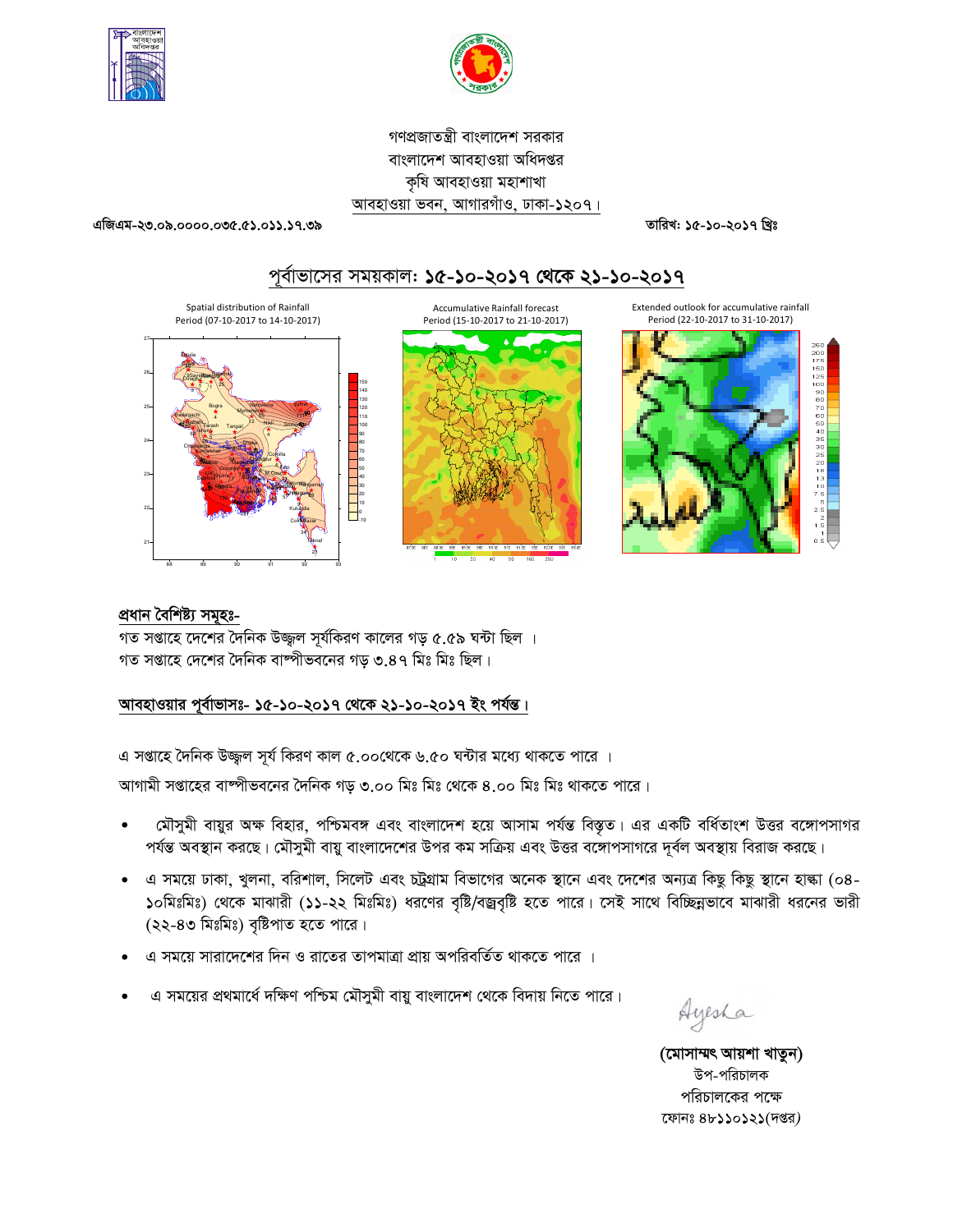#### সংক্ষিপ্ত আবহাওয়া বিবরণী, সময়: ০৮.১০.২০১৭ থেকে ১৪.১০.২০১৭  $\overline{\phantom{a}}$

 $-$ 

|           | માવાજ હ માવાાવશ<br><i>9194191</i> |                               |           |                                               |      |                                     |                       |                      |                     |  |  |  |
|-----------|-----------------------------------|-------------------------------|-----------|-----------------------------------------------|------|-------------------------------------|-----------------------|----------------------|---------------------|--|--|--|
| বিভাগ     |                                   | সৰ্বোচ্ছ তাপমাত্ৰাৰ           |           | $^\circ$ সেঃ<br>সৰ্বোচ্ছ ত্ৰাপমাত্ৰা          |      |                                     | সর্বোনিম্ন তাপমাত্রার | সর্বোনিম্ন তাপমাত্রা |                     |  |  |  |
|           |                                   | <i>পরিসর <sup>৩</sup></i> সেঃ |           |                                               |      | <i><b>পরিসর <sup>0</sup>(সং</b></i> |                       |                      | $^\circ$ সেঃ        |  |  |  |
| ঢাকা      | ২৭.৭                              | - ৩৬.০ °সে <u>ঃ</u>           | গোপালগঞ্জ | ৩৬.০ $^{\circ}$ (সঃ ২৪.০                      |      | - ২৭.৫ $^{\circ}$ সেঃ               |                       | গোপালগঞ্জ            | ২8.০ $^{\circ}$ সেঃ |  |  |  |
| ময়মনসিংহ | ৩১.৫                              | - ৩৪.৫ ° সেঃ                  | ময়মনসিংহ | ৩৪.৫ $^{\circ}$ মেঃ ২৩.০                      |      | - ২৭.০ <i>°</i> সেঃ                 |                       | নেত্ৰকোনা            | ২৩.০ ° সেঃ          |  |  |  |
| চট্টগ্ৰাম | ২৮.১                              | $^{\circ}$ সেঃ<br>- ৩৫.০      |           | সিতাকুভ ও মাইদী কোর্ট ৩৫.০ ° সেঃ <b>২৩.</b> 8 |      | - ২৭.৫ $\degree$ সেঃ                |                       | রাজামাটি             | ২৩.8 ° সেঃ          |  |  |  |
| সিলেট     | ৩২.০                              | - ৩৫.৬ $\degree$ সেঃ          | সিলেট     | $0.85$ ঃ দ $\%$ ঁ $\%$ .১৩                    |      | - ২৬.৫                              | ੰ $\kappa$ ੇ          | শ্ৰীমজ্ঞাল           | ২8.০ $^{\circ}$ সেঃ |  |  |  |
| রাজশাহী   | $29.0 -$                          | ৩৫.২ ° সেঃ                    | বণ্ডডা    | ৩৫.২ ° সেঃ                                    | ২৪.০ | - ২৭.৩                              | $\degree$ CF)         | বদলগাছি              | ২৪.০ ° সেঃ          |  |  |  |
| রংপর      | ২৯.৫                              | - ৩৪.৮ $\degree$ সেঃ          | দিনাজপুর  | ৩৪.৮ ° সেঃ                                    | ২২.৬ | - ২৬.৮                              | $\degree$ (সঃ         | ডিমলা                | ২২.৬ ° সেঃ          |  |  |  |
| খুলনা     | ২৫.৮                              | $^{\circ}$ মেঃ<br>৩৫.৬        | যশোর      | ংদ)° ৺ .৩৩                                    | ২৪.০ | - ২৬.৫                              | $^0$ সেঃ              | সাতক্ষীরা            | ২8.০ $\degree$ মেঃ  |  |  |  |
| বরিশাল    | ২৬.৫                              | - ৩৫.০ °সেঃ                   | ভোলা      | ৩৫.০ $^{\circ}$ সেঃ ২৪.২                      |      | - ২৬.৫ $\degree$ সেঃ                |                       | ভোলা                 | ২৪.২ °সেঃ           |  |  |  |

# বৃষ্টিপাত বিশ্লেষৰ এবং স্বাভাবিক তাপমাত্ৰা: -

| বিভাগের নাম | স্টেশনের নাম | মোট<br>বৃষ্টিপাত<br>(মিঃমিঃ) | ষাভাবিক<br>বৃষ্টিপাত<br>(মিঃমিঃ) | বিছ্যুতি | মোট<br>বৃষ্টিপাতের<br>দিন | সৰ্বোচ্ছ<br>গড আদ্ৰতা<br>( %) | সৰ্বোনিম্ন<br>আদ্রতা<br>( %) | গড সৰ্বোচ্ছ<br>তাপমাত্রা<br>(ডিগ্ৰী সেঃ) | গড<br>ষভাবিক<br>তাপমাত্রা<br>(ডিগ্ৰী সেঃ) | সৰ্বোনিম্ন<br>গড়<br>তাপমাত্রা<br>( %) | সর্বোনিম্ন<br>ষাভাবিক<br>গড়<br>তাপমাত্রা |
|-------------|--------------|------------------------------|----------------------------------|----------|---------------------------|-------------------------------|------------------------------|------------------------------------------|-------------------------------------------|----------------------------------------|-------------------------------------------|
| ঢাকা        | ঢাকা         | ০৬২                          | ৩৭                               | Уb       | OO                        | ०৯२                           | ০৫৯                          | 00.3                                     | ৩২.০                                      | ২৬.৫                                   | (%)<br>२8.१                               |
|             | ফরিদপুর      | oub                          | 80                               | QÞ       | 00                        | ०৯१                           | ০৬৮                          | ৩২১                                      | ৩২.০                                      | ২৫.৭                                   | 28.5                                      |
|             | মাদারীপুর    | ১১৫                          | 85                               | ১৮০      | ०२                        | **                            | **                           | **                                       | 0.9                                       | **                                     | 28.0                                      |
|             | নিকলী        | 008                          | **                               | ***      | 00                        | ০৯২                           | ০৬৫                          | 00.9                                     | **                                        | ২৬.৭                                   | **                                        |
|             | টাঙ্গাইল     | 008                          | 8¢                               | -৯২      | ०১                        | ०५৫                           | ০৬০                          | ৩৩.৯                                     | ৩১.৭                                      | 20.b                                   | 20.b                                      |
|             | (গাপালগজ্ঞ   | ०११                          | **                               | ***      | ०२                        | **                            | **                           | **                                       | **                                        | **                                     | $***$                                     |
| ময়মনসিংহ   | ময়মনসিংহ    | ०५२                          | 8 <sub>b</sub>                   | -90      | ०२                        | **                            | **                           | **                                       | 05.8                                      | **                                     | २8.०                                      |
|             | ৰেত্ৰকোনা    | 990                          | $**$                             | ***      | 00                        | ಂಶಿ                           | ০৬৭                          | ೲ                                        | **                                        | ২৫.৭                                   | $**$                                      |
| ঢট্ৰগ্ৰাম   | ঢট্ৰগ্ৰাম    | ००৯                          | ৬৭                               | -৮৭      | ०२                        | **                            | **                           | $\ast\ast$                               | ৩১.৯                                      | **                                     | ২8.৩                                      |
|             | সীতাকুন্ড    | ०১১                          | ৯৭                               | ***      | ٥O                        | **                            | **                           | **                                       | ७२.२                                      | **                                     | ২8.                                       |
|             | রাঙ্গামাটি   | ০২৮                          | 8¢                               | -06      | ০৬                        | ০৯৭                           | ০৬৩                          | ০২৮                                      | V.C                                       | ২8.৬                                   | ২৩.৭                                      |
|             | কক্সবাজার    | 008                          | ৬৯                               | -67      | 08                        | ০৯৬                           | ०१०                          | ७२.०                                     | ৩১.৯                                      | ০২৬                                    | 28.0                                      |
|             | টেকনাফ       | ০২৩                          | ¢۵                               | -00      | ०२                        | **                            | **                           | **                                       | 0.0                                       | **                                     | 28.3                                      |
|             | হাতিয়া      | 085                          | UЪ                               | -৩২      | ०२                        | **                            | **                           | **                                       | 075                                       | **                                     | ২৫.:                                      |
|             | সন্দ্বীপ     | 009                          | ৮২                               | -৩০      | 00                        | **                            | **                           | **                                       | 05.8                                      | **                                     | ۹.8ع                                      |
|             | কুতুবদীয়া   | 059                          | QO                               | -94      | o¢                        | 0.88                          | ०१১                          | ৩১.৭                                     | 0.6                                       | ২৫.৭                                   | ২৫.০                                      |
|             | কেী          | ०১১                          | bþ                               | -pp      | ०२                        | ०५৫                           | ০৬৫                          | ৩২.৮                                     | V.C                                       | ২৫.২                                   | ২৩.৭                                      |
|             | মাইজদী কোর্ট | 009                          | 98                               | -00      | 00                        | ০৯৬                           | ०१১                          | ০৩২                                      | 0.0                                       | 20.b                                   | 28.0                                      |
|             | চাঁদপুর      | ০০৬                          | 82                               | -10      | ०२                        | 058                           | ০৬৯                          | ৩২.৮                                     | ৩১.৯                                      | ২৬.০                                   | <b>28.b</b>                               |
|             | কুমিল্লা     | ০০৬                          | ¢٩                               | -69      | ०२                        | ০৯৬                           | oub                          | ೲ                                        | 05.5                                      | ০২৬                                    | 28.5                                      |
| সিলেট       | সিলেট        | ددد                          | Va                               | ৬১       | 08                        | **                            | **                           | **                                       | 0.6                                       | **                                     | ২৩.৩                                      |
|             | শ্ৰীমঙ্গল    | ००১                          | ৫২                               | -94      | ०১                        | obb                           | ०৫१                          | 008                                      | 05.8                                      | ०२৫                                    | ২২.৫                                      |
| রাজশাহী     | রাজশাইী      | ০৬৩                          | ৩২                               | ৯৬       | ०२                        | ०৯२                           | ০৬৯                          | 950                                      | ৩২.২                                      | ২৬.০                                   | ۹.٥ ک                                     |
|             | বগুড়া       | 008                          | ৩৭                               | -69      | ०२                        | ०৯१                           | ০৫৬                          | ೲ                                        | 950                                       | ০২৬                                    | - 8,                                      |
|             | ঈশ্বরদী      | ०३०                          | ২৭                               | -২৫      | 00                        | o do                          | ০৫৮                          | ०७२                                      | 057                                       | ০২৬                                    | ২8.                                       |
|             | বদলগাঘী      | ०२०                          | **                               | ***      | ०२                        | ১০০                           | ০৫৬                          | ৩২.৪                                     | **                                        | ২৫.৫                                   | **                                        |
|             | তাড়াশ       | ००७                          | **                               | ***      | ೲ                         | ০৯৯                           | ०७०                          |                                          | **                                        | -16.5                                  | **                                        |
| রংগুর       | রংপুর        | ००১                          | 8 <sub>5</sub>                   | $-bb$    | ०२                        | ०५৫                           | ০৬৮                          | ೲ                                        | 00.8                                      | ২৫.৭                                   | ২৩.০                                      |
|             | দিনাজপুর     | 000                          | V                                | -৯১      | 08                        | **                            | **                           | **                                       | د.ده                                      | **                                     | 30.8                                      |
|             | সৈয়দপুর     | ००১                          | **                               | ***      | ٥O                        | ०५৫                           | ০৬৭                          | 00.8                                     | **                                        | ২৫.২                                   | **                                        |
|             | রাজারহাট     | ०२৫                          | **                               | ***      | ०১                        | ০৯৬                           | ০৬৬                          | ৩২৬                                      | **                                        | 28.b                                   | **                                        |
|             | তেতুঁলিয়া   | ०8७                          | **                               | ***      | o¢                        | ০৯৮                           | ০৬৫                          | ৩২.৭                                     | **                                        |                                        | **                                        |
|             | ডিমলা        | ००৯                          | $**$                             | ***      | 00                        | ಂಶಿ                           | ০৬৫                          | ೲ                                        | **                                        | ২৫.৪                                   | **                                        |
| থুলনা       | থুলনা        | ০৮৩                          | ৩০                               | 599      | ٥O                        | **                            | **                           | **                                       | ৩২.৮                                      | **                                     | 28.5                                      |
|             | মংলা         | ১৩২                          | $**$                             | ***      | o¢                        | ০৯৮                           | ०१৮                          | 00.9                                     | **                                        | ২৫.৩                                   | **                                        |
|             | যশোর         | 258                          | OC                               | ২৫৪      | o¢                        | ০৯৫                           | ০৬৭                          | ৩২.২                                     | ৩৩.০                                      | ২৫.৮                                   | 28.5                                      |
|             | চুয়াডাঙ্গা  | ০৭৩                          | ২৭                               | ११०      | 08                        | ০৯৭                           | ०१२                          | ७२.२                                     | ৩২.৮                                      | ২৫.৩                                   | 28.0                                      |
|             | সাতক্ষীরা    | 589                          | 85                               | ২৫৯      | 00                        | ০৯৮                           | ०৫२                          | 0.6                                      | ৩২.৭                                      | ২৫.৩                                   | 28.8                                      |
|             | কুমারথালী    | ০৬২                          | $\ast\ast$                       | ***      | 00                        | **                            | **                           | $\ast\ast$                               | **                                        | **                                     | $\ast\ast$                                |
| ববিশাল      | বরিশাল       | ०৯৪                          | 89                               | ১০০      | ०२                        | ১০০                           | ০৬৭                          | ৩২.৭                                     | 057                                       | ২৫.৪                                   | ২8.৬                                      |
|             | (ভালা        | ০৫৩                          | ৫২                               | ২        | ०२                        | **                            | $\pm\pm$                     | $\ast\ast$                               | 950                                       | **                                     | ২8.৬                                      |
|             | পটুয়াথালী   | ১০৬                          | ৫৬                               | ৮৯       | ०२                        | **                            | **                           | **                                       | 057                                       | **                                     | ২৫.১                                      |
|             | খেপুপাড়া    | 767                          | ۹২                               | ১১০      | 08                        | obb                           | ০৭৩                          | 0.8                                      | 0.5                                       | २৫.১                                   | ২৫.০                                      |

N.B.Analyses contained in this bulletin are based on preliminary un-checked data. \*\* Data not received. \*\*\* Data not available.